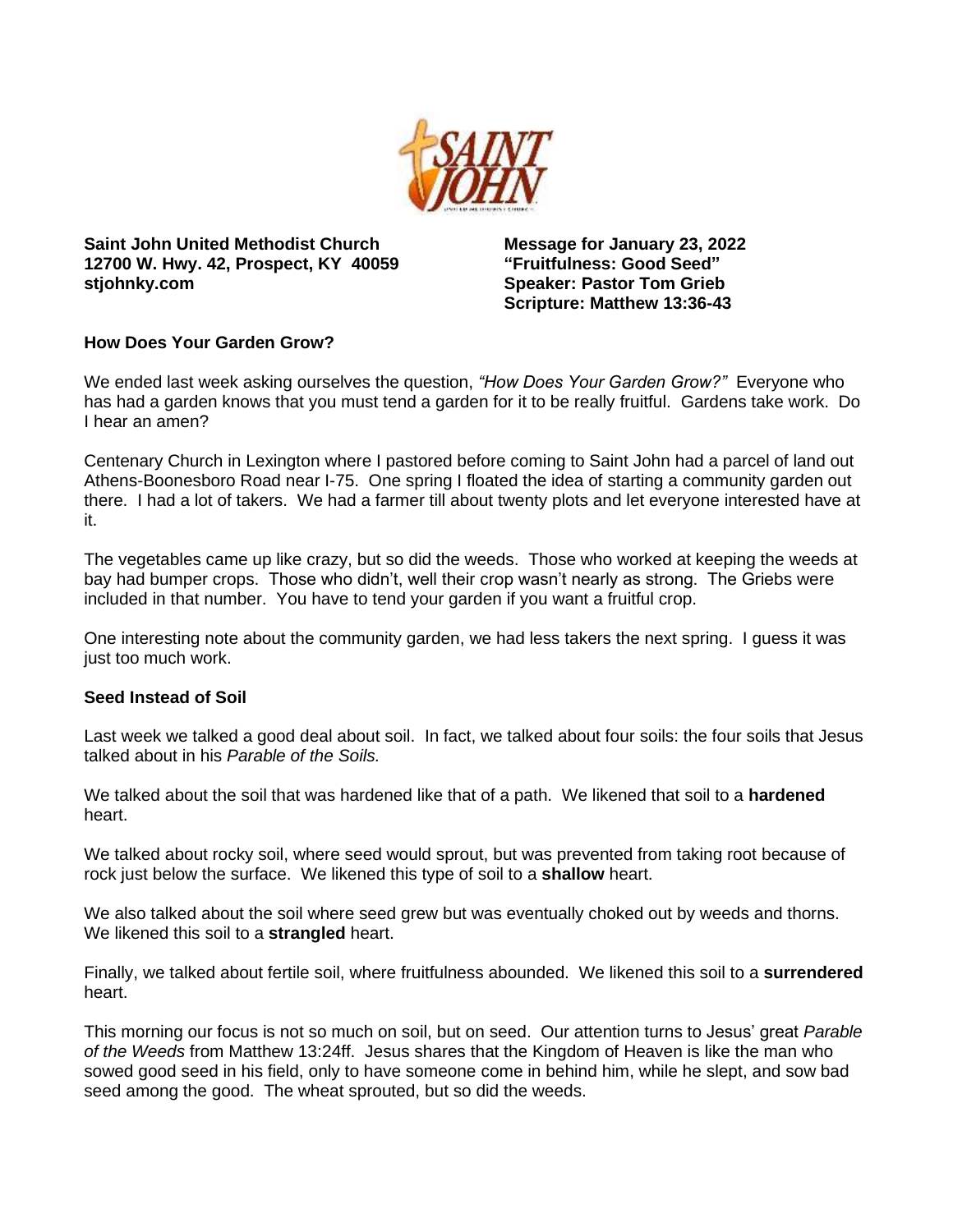The man figured out what had happened. He knew his efforts had been sabotaged. When asked by his servants what he wanted them to do, he told them to wait. *"We'll take care of it when we harvest,"* he said. *"We'll separate the weeds from wheat at that time."* 

As Jesus did with the *Parable of the Soils*, he offers an explanation to the *Parable of the Weeds*. That explanation becomes the focus of our attention today. Let's hear then Christ's explanation to the *Parable of the Weeds* as found in Matthew 13:36-43.

### **Matthew 13:36-43**

*Then he left the crowd and went into the house. His disciples came to him and said, "Explain to us the parable of the weeds in the field."*

*He answered, "The one who sowed the good seed is the Son of Man. The field is the world, and the good seed stands for the people of the kingdom. The weeds are the people of the evil one, and the enemy who sows them is the devil. The harvest is the end of the age, and the harvesters are angels.*

*"As the weeds are pulled up and burned in the fire, so it will be at the end of the age. The Son of Man will send out his angels, and they will weed out of his kingdom everything that causes sin and all who do evil. They will throw them into the blazing furnace, where there will be weeping and gnashing of teeth. Then the righteous will shine like the sun in the kingdom of their Father. Whoever has ears, let them hear.*

# **The Fruit of the Spirit**

As we said just a second ago our focus today is more so on seed and not so much on soil, recognizing that you need both to grow what's planted. For us, we not only need to be concerned about the condition of our hearts, but the sort of seed we are allowing to be planted in them, and how that affects the way we live our lives.

Paul challenges us when he writes in Galatians 6:7-8, *"Do not be deceived: God cannot be mocked. A man reaps what he sows. The one who sows to please his sinful nature, from that nature will reap destruction; the one who sows to please the Spirit, from the Spirit will reap eternal life."*

Paul is speaking about fruitfulness here. Essentially, he strikes a correlation between the seed we sow and the fruit we bear. Paul gets down to it just earlier in Galatians when he talks about the fruit of the Spirit. He contrasts that fruit with a list of things that manifest themselves in our lives when we are prone to give into our sinful nature.

In Galatians 5:19-21 Paul writes, *"The acts of the sinful nature are obvious: sexual immorality, impurity and debauchery; idolatry and witchcraft; hatred, discord, jealousy, fits of rage, selfish ambition, dissensions, factions and envy; drunkenness, orgies, and the like."*

*"I warn you,"* says Paul, *"that those who live like this will not inherit the Kingdom of God."*

Paul immediately puts us to thinking about more positive things in the next two verses. He talks about the fruit that is born when we live by the Spirit. *"But the fruit of the Spirit,"* he says, "*is love, joy, peace, patience, kindness, goodness, faithfulness, gentleness and self-control."* (Galatians 5:22-23)

If you are looking for a description of what it means to live a fruitful life, there you have it. Good seed leads to good fruit.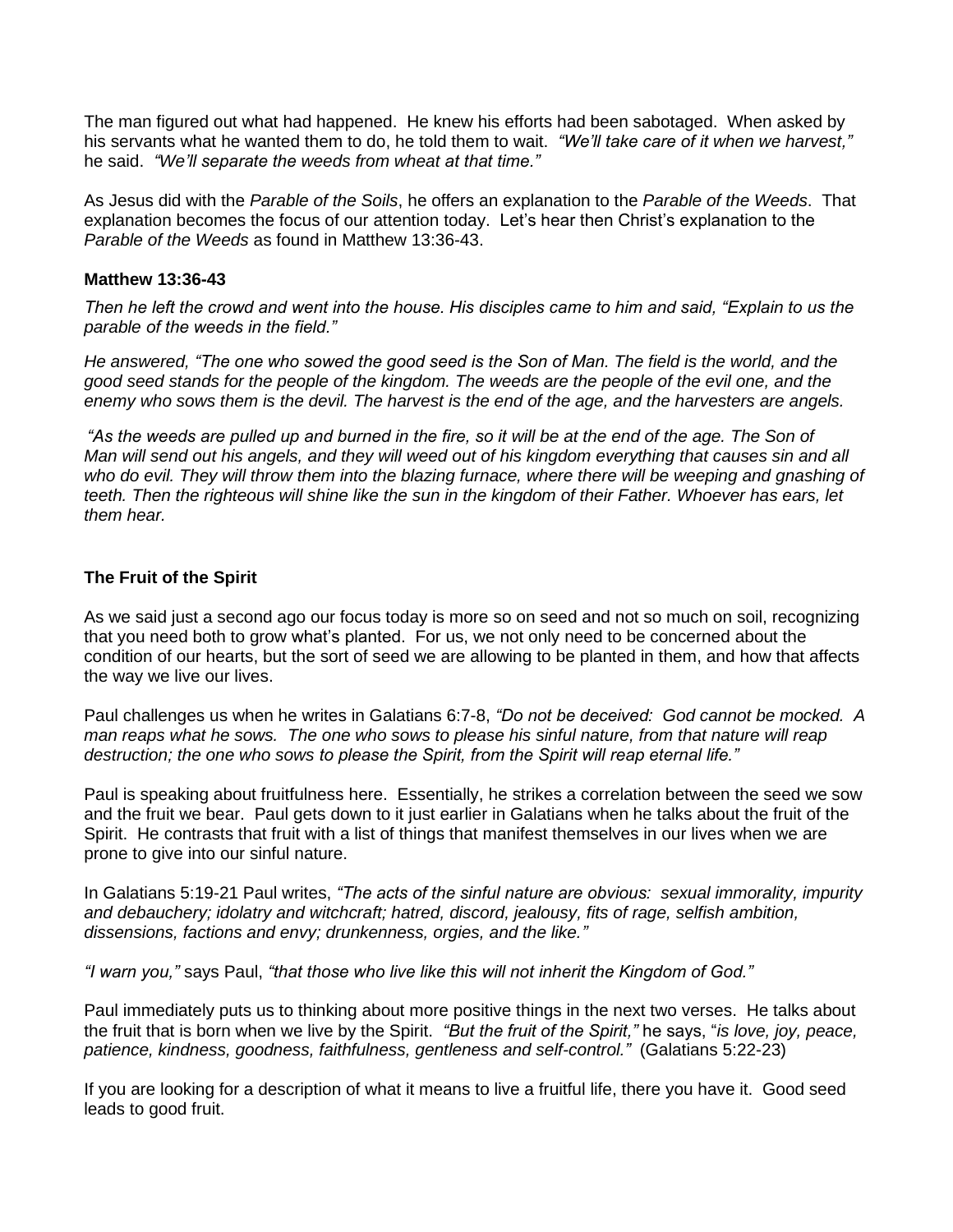### **The Final Judgement**

Admittedly, the *Parable of the Weeds* is a tough one. It is not easily deciphered. Thankfully, Jesus offers an explanation. He sees the parable as pointing to the Final Judgement. He figures that ultimately God will do the weeding. The harvest at the end of time will include both good and bad. The good will shine and the bad will be cast away.

That's a tough word that's not easy to hear.

I read Christ's explanation of the *Parable of the Weeds* to say that the Final Judgement is God's business, and we need to leave it to him.

#### **Judge Not**

At another level, I think Jesus, by having the servants wait to pull up the weeds, talks about another sort of judgement. I'm talking about the sort of judgement where one person judges another. That sort of judgement is particularly keen when it comes to the religious judging those who aren't so religious. Borrowing from our parable for today, the wheat is quick to call out the weeds.

Judging others is rampant these days. It goes on all the time. We just can't help it, and we wonder where that comes from. Judging others is a deceptive way of building ourselves up at the expense of someone else. It's been that way for us since third grade.

Jesus is quick to call us out on that. *"Judge not, lest you be judged,"* he says in Matthew 7:1.

*"For in the same way you judge others, you will be judged, and with the measure you use, it will be measured to you.*

*Why do you look at the speck of sawdust in your brother's eye and pay no attention to the plank in your own eye? How can you say to your brother, 'Let me take the speck out of your eye, when all the time there is a plank in your own eye?'*

*You hypocrite, first take the plank out of your own eye, and then you will see clearly to remove the speck from your brother's eye."* (Matthew 7:3-5)

It's interesting that in the *Parable of the Weeds* the weed Jesus referred to probably a plant called *"bearded darnel."* The interesting thing about *"bearded darnel*" is that when it first comes up it looks exactly like wheat. It is hard, if not impossible, to distinguish the wheat from the weed.

The other thing about *"beaded darnel*" is that its roots get intertwined with the wheat, and if you try to pull it up the wheat will come up as well. That's why Jesus in the *Parable of the Weeds* has the farmer telling his servant to wait to pull up the weeds.

We'd do well to wait when it comes to judging others. After all, judging is God's business anyway. It is an exercise in futility to be concerned about the failings of others and not consider your own.

#### **Tending the Weeds of Our Own Lives**

I like the story told of the fellow and his wife who went to a full-service gas station to get a fill up. The guy also wanted to get his windshield washed.